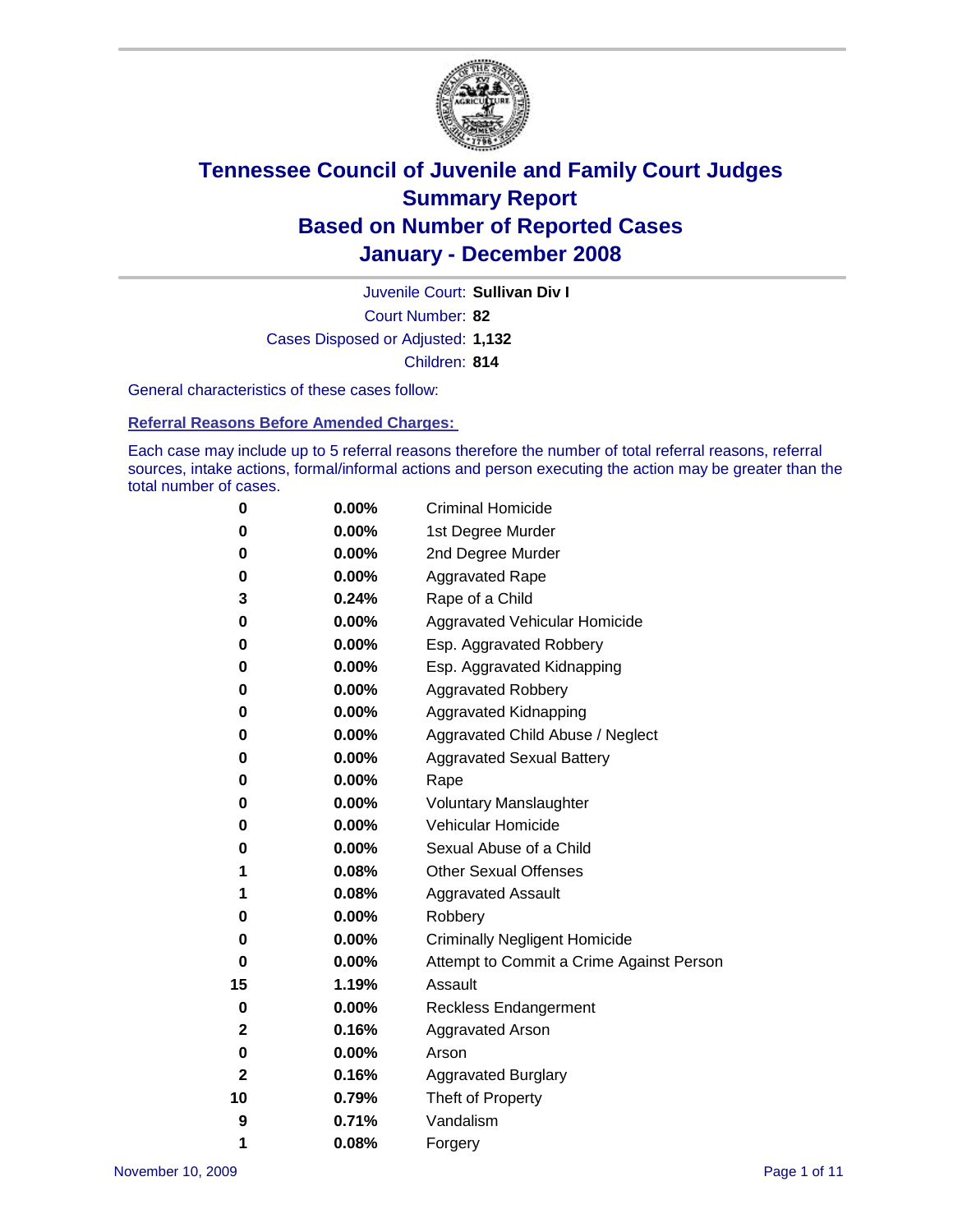

Court Number: **82** Juvenile Court: **Sullivan Div I** Cases Disposed or Adjusted: **1,132** Children: **814**

#### **Referral Reasons Before Amended Charges:**

Each case may include up to 5 referral reasons therefore the number of total referral reasons, referral sources, intake actions, formal/informal actions and person executing the action may be greater than the total number of cases.

| 0            | 0.00%    | <b>Worthless Checks</b>                                     |
|--------------|----------|-------------------------------------------------------------|
| 1            | 0.08%    | Illegal Possession / Fraudulent Use of Credit / Debit Cards |
| 9            | 0.71%    | <b>Burglary</b>                                             |
| 0            | $0.00\%$ | Unauthorized Use of a Vehicle                               |
| 0            | 0.00%    | <b>Cruelty to Animals</b>                                   |
| 0            | $0.00\%$ | Sale of Controlled Substances                               |
| 18           | 1.43%    | <b>Other Drug Offenses</b>                                  |
| 5            | 0.40%    | <b>Possession of Controlled Substances</b>                  |
| 0            | 0.00%    | <b>Criminal Attempt</b>                                     |
| 1            | 0.08%    | Carrying Weapons on School Property                         |
| $\mathbf{2}$ | 0.16%    | Unlawful Carrying / Possession of a Weapon                  |
| $\mathbf 2$  | 0.16%    | <b>Evading Arrest</b>                                       |
| 0            | 0.00%    | Escape                                                      |
| 1            | 0.08%    | Driving Under Influence (DUI)                               |
| 0            | 0.00%    | Possession / Consumption of Alcohol                         |
| 0            | 0.00%    | Resisting Stop, Frisk, Halt, Arrest or Search               |
| 0            | $0.00\%$ | <b>Aggravated Criminal Trespass</b>                         |
| 0            | 0.00%    | Harassment                                                  |
| 0            | $0.00\%$ | Failure to Appear                                           |
| 6            | 0.48%    | Filing a False Police Report                                |
| 0            | 0.00%    | Criminal Impersonation                                      |
| 2            | 0.16%    | <b>Disorderly Conduct</b>                                   |
| 1            | 0.08%    | <b>Criminal Trespass</b>                                    |
| 7            | 0.55%    | <b>Public Intoxication</b>                                  |
| 0            | 0.00%    | Gambling                                                    |
| 213          | 16.88%   | Traffic                                                     |
| $\mathbf 0$  | $0.00\%$ | <b>Local Ordinances</b>                                     |
| 3            | 0.24%    | Violation of Wildlife Regulations                           |
| 0            | $0.00\%$ | Contempt of Court                                           |
| 1            | 0.08%    | Violation of Probation                                      |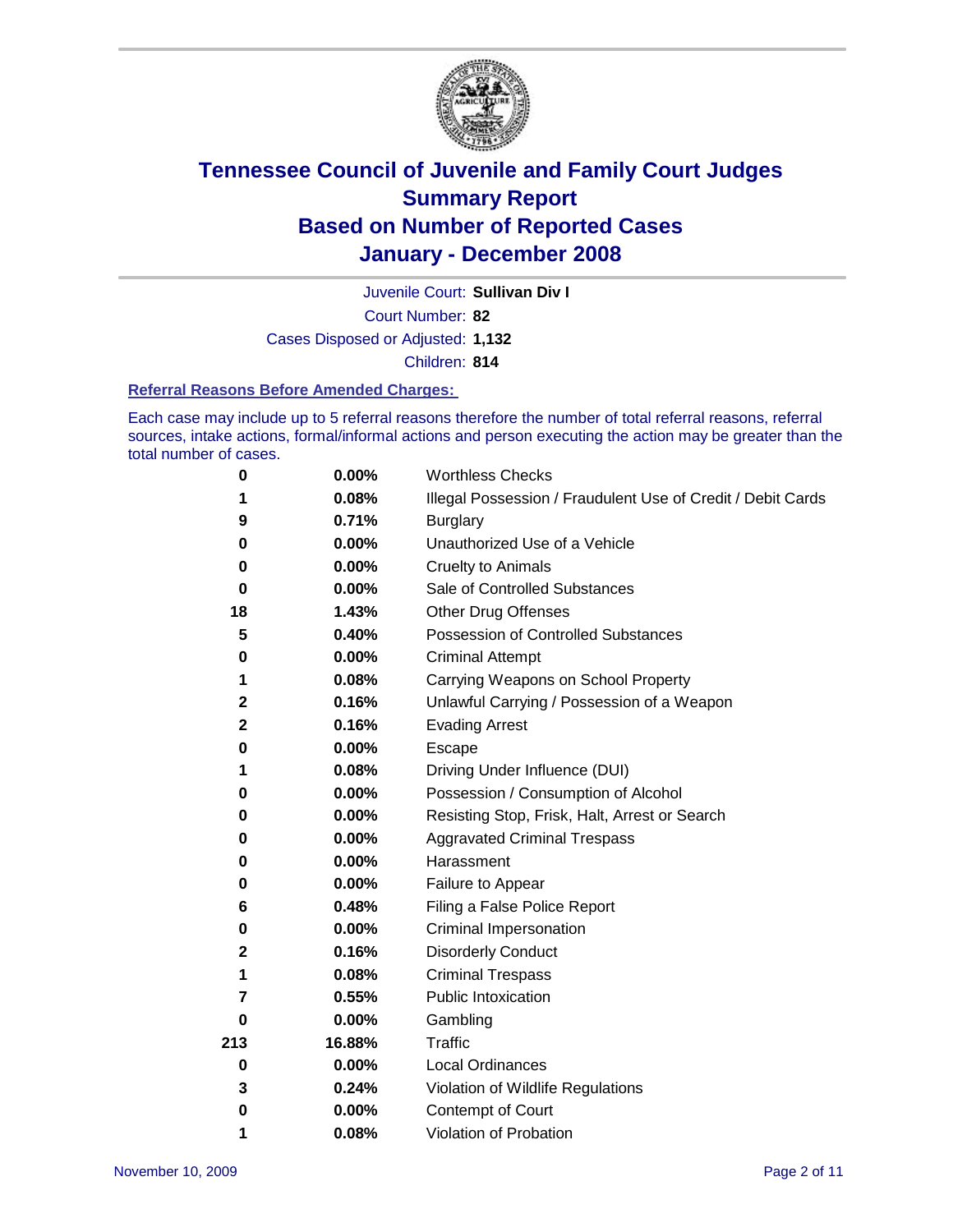

Court Number: **82** Juvenile Court: **Sullivan Div I** Cases Disposed or Adjusted: **1,132** Children: **814**

#### **Referral Reasons Before Amended Charges:**

Each case may include up to 5 referral reasons therefore the number of total referral reasons, referral sources, intake actions, formal/informal actions and person executing the action may be greater than the total number of cases.

| 1,262       | 100.00%  | <b>Total Referrals</b>                 |
|-------------|----------|----------------------------------------|
| 9           | 0.71%    | Other                                  |
| 0           | 0.00%    | <b>Consent to Marry</b>                |
| 0           | 0.00%    | <b>Request for Medical Treatment</b>   |
| 85          | 6.74%    | <b>Child Support</b>                   |
| 72          | 5.71%    | Paternity / Legitimation               |
| 12          | 0.95%    | Visitation                             |
| 75          | 5.94%    | Custody                                |
| 0           | $0.00\%$ | <b>Foster Care Review</b>              |
| 0           | $0.00\%$ | <b>Administrative Review</b>           |
| 447         | 35.42%   | <b>Judicial Review</b>                 |
| 0           | $0.00\%$ | Violation of Informal Adjustment       |
| $\bf{0}$    | 0.00%    | <b>Violation of Pretrial Diversion</b> |
| 5           | 0.40%    | <b>Termination of Parental Rights</b>  |
| 70          | 5.55%    | Dependency / Neglect                   |
| $\mathbf 2$ | 0.16%    | <b>Physically Abused Child</b>         |
| 0           | $0.00\%$ | <b>Sexually Abused Child</b>           |
| 1           | 0.08%    | <b>Violation of Curfew</b>             |
| $\mathbf 2$ | 0.16%    | Violation of a Valid Court Order       |
| 53          | 4.20%    | Possession of Tobacco Products         |
| 0           | $0.00\%$ | Out-of-State Runaway                   |
| $\bf{0}$    | 0.00%    | In-State Runaway                       |
| 77          | 6.10%    | Truancy                                |
| 36          | 2.85%    | Unruly Behavior                        |
| 0           | 0.00%    | Violation of Aftercare                 |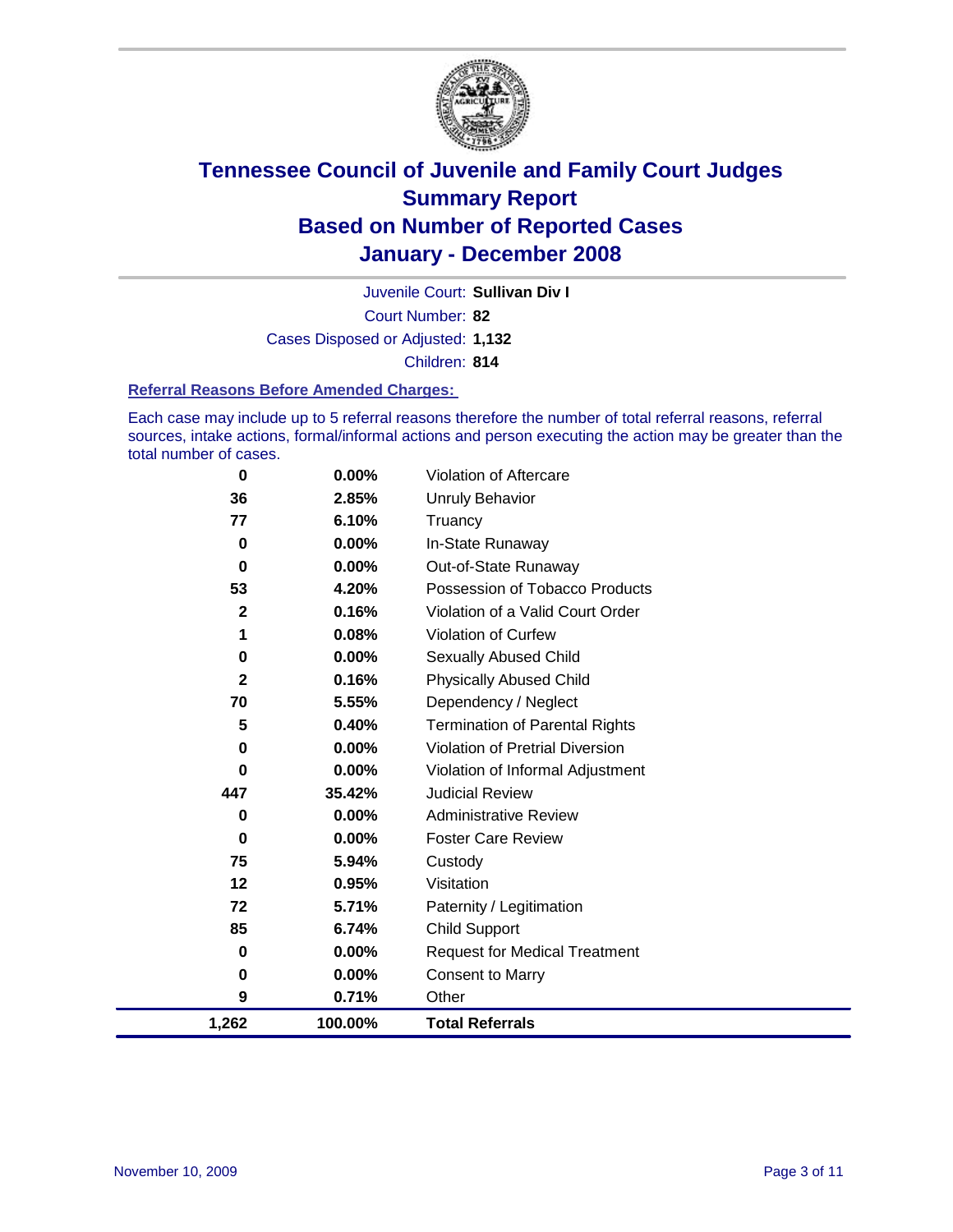

Court Number: **82** Juvenile Court: **Sullivan Div I** Cases Disposed or Adjusted: **1,132** Children: **814**

### **Referral Sources: 1**

| 10  | 0.79%  | Other                             |
|-----|--------|-----------------------------------|
| 0   | 0.00%  | Unknown                           |
| 0   | 0.00%  | Hospital                          |
| 0   | 0.00%  | Child & Parent                    |
| 0   | 0.00%  | Victim                            |
| 0   | 0.00%  | <b>Other Court</b>                |
| 0   | 0.00%  | Social Agency                     |
| 80  | 6.34%  | <b>Court Staff</b>                |
| 4   | 0.32%  | <b>District Attorney's Office</b> |
| 0   | 0.00%  | <b>Other State Department</b>     |
| 329 | 26.07% | <b>DCS</b>                        |
| 0   | 0.00%  | <b>CSA</b>                        |
| 103 | 8.16%  | School                            |
| 1   | 0.08%  | Self                              |
| 81  | 6.42%  | Relatives                         |
| 314 | 24.88% | Parents                           |
| 340 | 26.94% | Law Enforcement                   |
|     |        |                                   |

### **Age of Child at Referral: 2**

| 814 | 100.00%  | <b>Total Child Count</b> |
|-----|----------|--------------------------|
| 0   | $0.00\%$ | <b>Unknown</b>           |
| 7   | 0.86%    | Ages 19 and Over         |
| 224 | 27.52%   | Ages 17 through 18       |
| 174 | 21.38%   | Ages 15 through 16       |
| 65  | 7.99%    | Ages 13 through 14       |
| 43  | 5.28%    | Ages 11 through 12       |
| 301 | 36.98%   | Ages 10 and Under        |
|     |          |                          |

<sup>1</sup> If different than number of Referral Reasons (1262), verify accuracy of your court's data.

<sup>2</sup> One child could be counted in multiple categories, verify accuracy of your court's data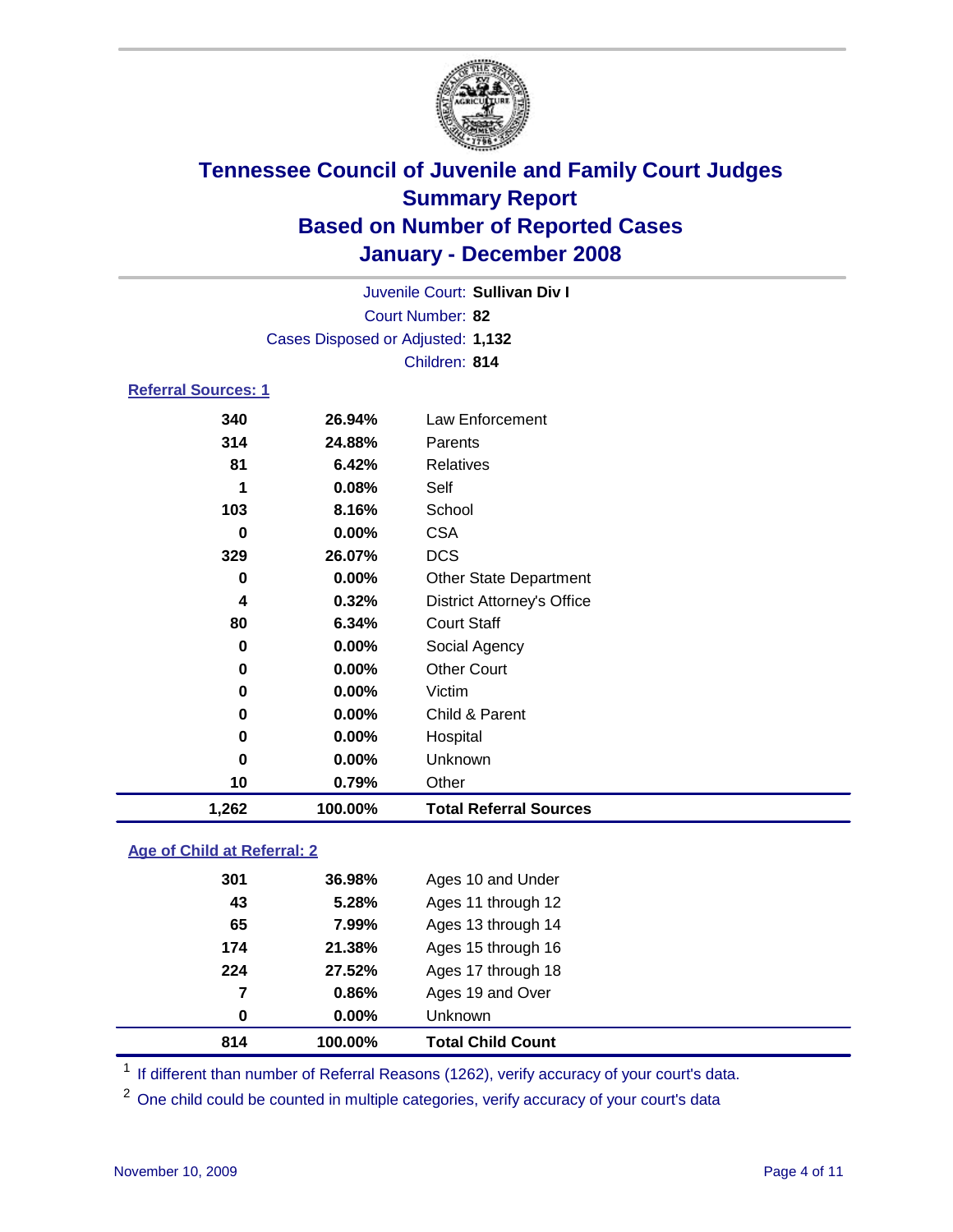

| Juvenile Court: Sullivan Div I          |                                   |                          |  |  |  |
|-----------------------------------------|-----------------------------------|--------------------------|--|--|--|
|                                         | Court Number: 82                  |                          |  |  |  |
|                                         | Cases Disposed or Adjusted: 1,132 |                          |  |  |  |
|                                         | Children: 814                     |                          |  |  |  |
| Sex of Child: 1                         |                                   |                          |  |  |  |
| 487                                     | 59.83%                            | Male                     |  |  |  |
| 327                                     | 40.17%                            | Female                   |  |  |  |
| $\bf{0}$                                | 0.00%                             | Unknown                  |  |  |  |
| 814                                     | 100.00%                           | <b>Total Child Count</b> |  |  |  |
| Race of Child: 1                        |                                   |                          |  |  |  |
| 801                                     | 98.40%                            | White                    |  |  |  |
| $\mathbf 2$                             | 0.25%                             | African American         |  |  |  |
| $\bf{0}$                                | 0.00%                             | Native American          |  |  |  |
| 0                                       | 0.00%                             | Asian                    |  |  |  |
| 4                                       | 0.49%                             | Mixed                    |  |  |  |
| $\overline{7}$                          | 0.86%                             | Unknown                  |  |  |  |
| 814                                     | 100.00%                           | <b>Total Child Count</b> |  |  |  |
| <b>Hispanic Origin: 1</b>               |                                   |                          |  |  |  |
| $\bf{0}$                                | 0.00%                             | Yes                      |  |  |  |
| 813                                     | 99.88%                            | <b>No</b>                |  |  |  |
| 1                                       | 0.12%                             | Unknown                  |  |  |  |
| 814                                     | 100.00%                           | <b>Total Child Count</b> |  |  |  |
| <b>School Enrollment of Children: 1</b> |                                   |                          |  |  |  |
| 422                                     | 51.84%                            | Yes                      |  |  |  |
| $\bf{0}$                                | 0.00%                             | <b>No</b>                |  |  |  |
| 392                                     | 48.16%                            | Unknown                  |  |  |  |
| 814                                     | 100.00%                           | <b>Total Child Count</b> |  |  |  |

One child could be counted in multiple categories, verify accuracy of your court's data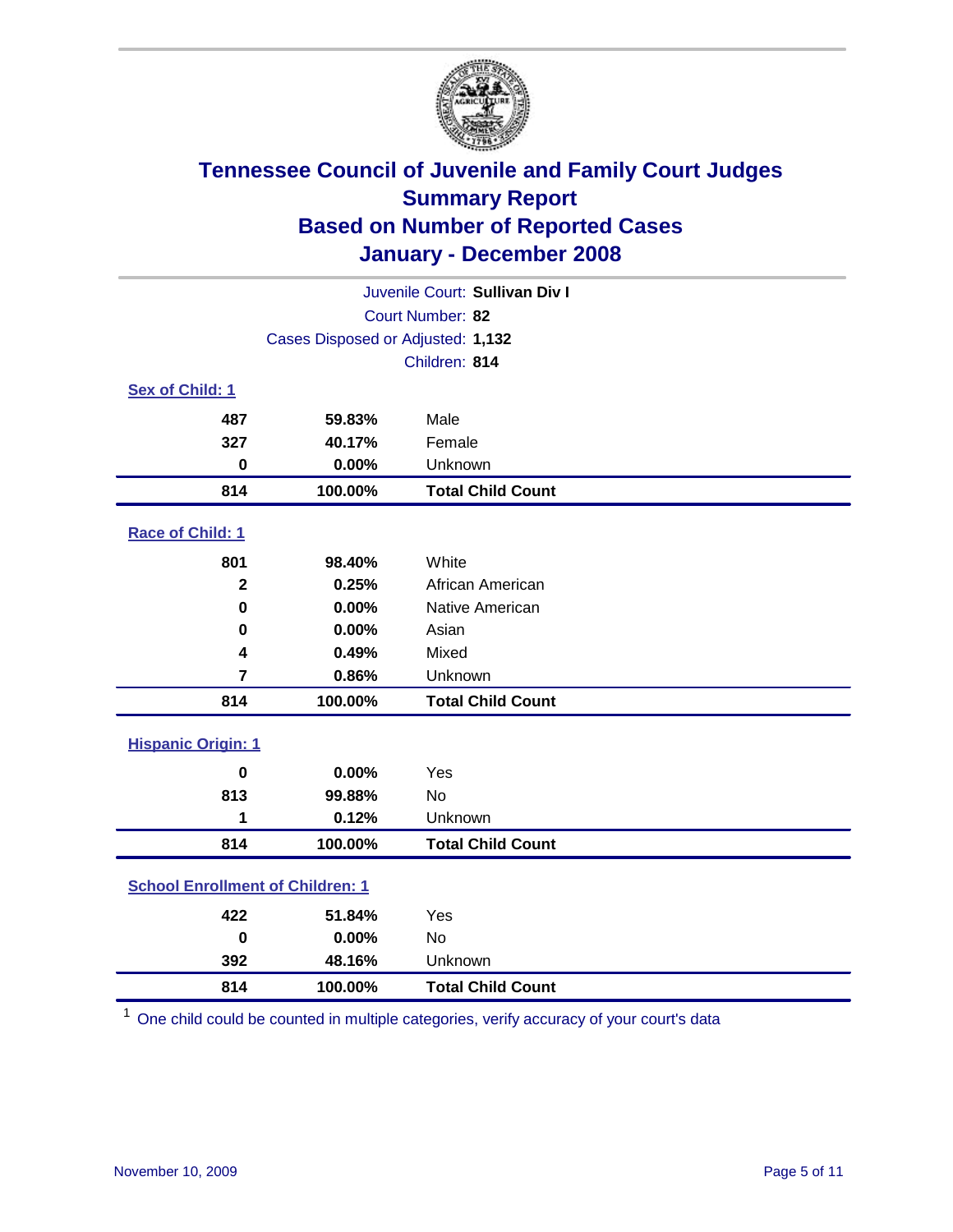

Court Number: **82** Juvenile Court: **Sullivan Div I** Cases Disposed or Adjusted: **1,132** Children: **814**

#### **Living Arrangement of Child at Time of Referral: 1**

| 0.49%<br>0.00%<br>$0.00\%$<br>0.00%<br>$0.00\%$<br>0.00%<br>1.11% | With Foster Family<br>In a Group Home<br>In a Residential Center<br>In an Institution<br>Independent<br>Unknown<br>Other |  |
|-------------------------------------------------------------------|--------------------------------------------------------------------------------------------------------------------------|--|
|                                                                   |                                                                                                                          |  |
|                                                                   |                                                                                                                          |  |
|                                                                   |                                                                                                                          |  |
|                                                                   |                                                                                                                          |  |
|                                                                   |                                                                                                                          |  |
|                                                                   |                                                                                                                          |  |
|                                                                   |                                                                                                                          |  |
| 0.49%                                                             | <b>With Adoptive Parents</b>                                                                                             |  |
| 8.23%                                                             | <b>With Relatives</b>                                                                                                    |  |
| 8.23%                                                             | With Father                                                                                                              |  |
| 44.96%                                                            | With Mother                                                                                                              |  |
| 0.86%                                                             | With Mother and Stepfather                                                                                               |  |
| $0.00\%$                                                          | With Father and Stepmother                                                                                               |  |
| 35.63%                                                            | With Both Biological Parents                                                                                             |  |
|                                                                   |                                                                                                                          |  |

### **Type of Detention: 2**

| 1,132 | 100.00%  | <b>Total Detention Count</b> |  |
|-------|----------|------------------------------|--|
| 226   | 19.96%   | Other                        |  |
| 126   | 11.13%   | Does Not Apply               |  |
| 0     | $0.00\%$ | <b>Unknown</b>               |  |
| 0     | 0.00%    | <b>Psychiatric Hospital</b>  |  |
| 0     | $0.00\%$ | Jail - No Separation         |  |
| 0     | $0.00\%$ | Jail - Partial Separation    |  |
| 0     | $0.00\%$ | Jail - Complete Separation   |  |
| 10    | 0.88%    | Juvenile Detention Facility  |  |
| 770   | 68.02%   | Non-Secure Placement         |  |
|       |          |                              |  |

<sup>1</sup> One child could be counted in multiple categories, verify accuracy of your court's data

<sup>2</sup> If different than number of Cases (1132) verify accuracy of your court's data.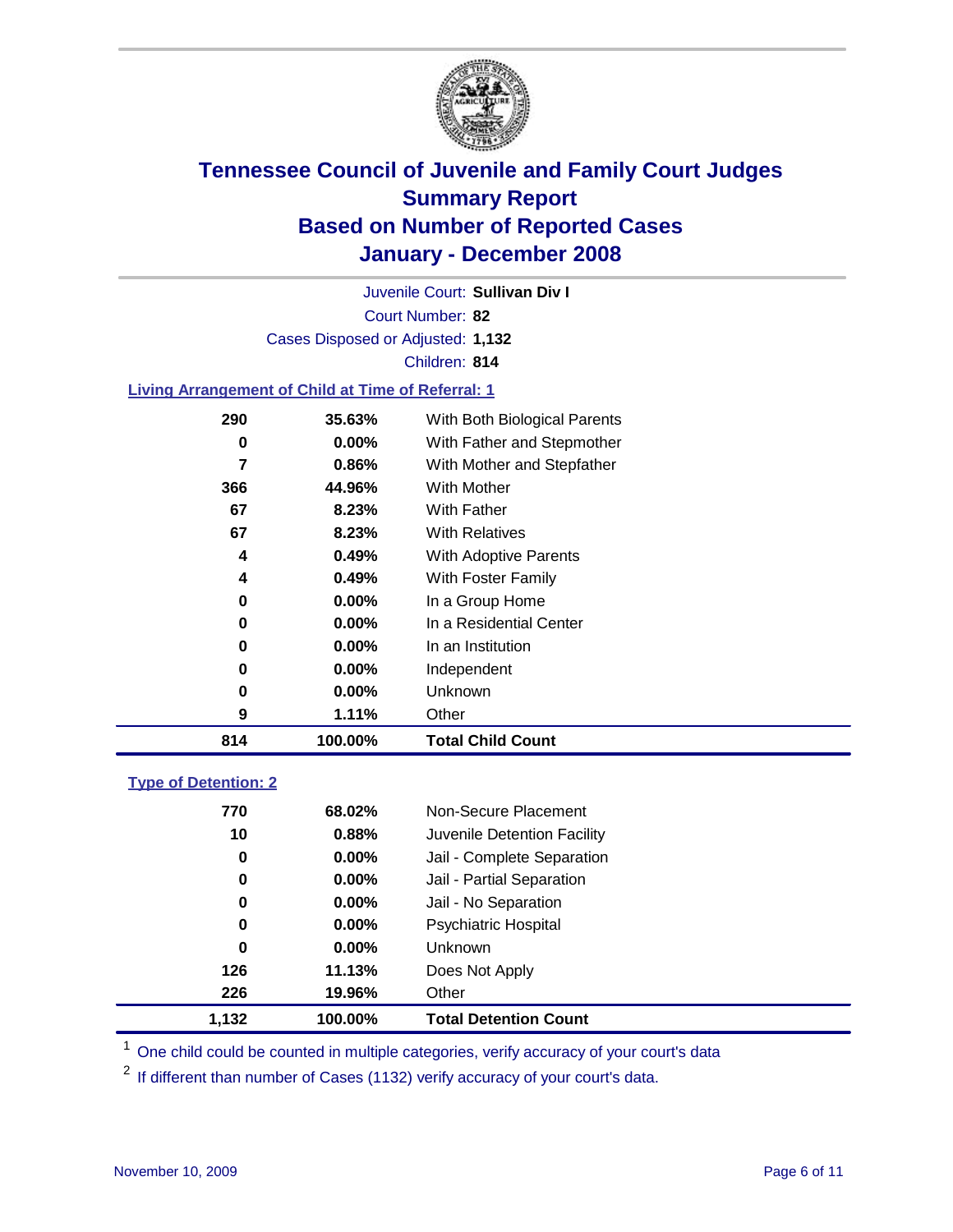

| Juvenile Court: Sullivan Div I                     |                                   |                                      |  |  |  |
|----------------------------------------------------|-----------------------------------|--------------------------------------|--|--|--|
|                                                    | Court Number: 82                  |                                      |  |  |  |
|                                                    | Cases Disposed or Adjusted: 1,132 |                                      |  |  |  |
|                                                    |                                   | Children: 814                        |  |  |  |
| <b>Placement After Secure Detention Hearing: 1</b> |                                   |                                      |  |  |  |
| 670<br>59.19%                                      |                                   | Returned to Prior Living Arrangement |  |  |  |
| 10                                                 | 0.88%                             | Juvenile Detention Facility          |  |  |  |
| 0                                                  | 0.00%                             | Jail                                 |  |  |  |
| 0                                                  | 0.00%                             | Shelter / Group Home                 |  |  |  |
| 99                                                 | 8.75%                             | <b>Foster Family Home</b>            |  |  |  |
| 0                                                  | 0.00%                             | Psychiatric Hospital                 |  |  |  |
| 0                                                  | $0.00\%$                          | Unknown                              |  |  |  |
| 126                                                | 11.13%                            | Does Not Apply                       |  |  |  |
| 227                                                | 20.05%                            | Other                                |  |  |  |
| 1,132                                              | 100.00%                           | <b>Total Placement Count</b>         |  |  |  |
|                                                    |                                   |                                      |  |  |  |
| <b>Intake Actions: 2</b>                           |                                   |                                      |  |  |  |
| 425                                                | 33.68%                            | <b>Petition Filed</b>                |  |  |  |
| 5                                                  | 0.40%                             | <b>Motion Filed</b>                  |  |  |  |
| 271                                                | 21.47%                            | <b>Citation Processed</b>            |  |  |  |
| 0                                                  | $0.00\%$                          | Notification of Paternity Processed  |  |  |  |
| 432                                                | 34.23%                            | Scheduling of Judicial Review        |  |  |  |
| 129                                                | 10.22%                            | Scheduling of Administrative Review  |  |  |  |
| 0                                                  | 0.00%                             | Scheduling of Foster Care Review     |  |  |  |
| 0                                                  | 0.00%                             | Unknown                              |  |  |  |
| 0                                                  | 0.00%                             | Does Not Apply                       |  |  |  |
| 0                                                  | 0.00%                             | Other                                |  |  |  |
| 1,262                                              | 100.00%                           | <b>Total Intake Count</b>            |  |  |  |

<sup>1</sup> If different than number of Cases (1132) verify accuracy of your court's data.

<sup>2</sup> If different than number of Referral Reasons (1262), verify accuracy of your court's data.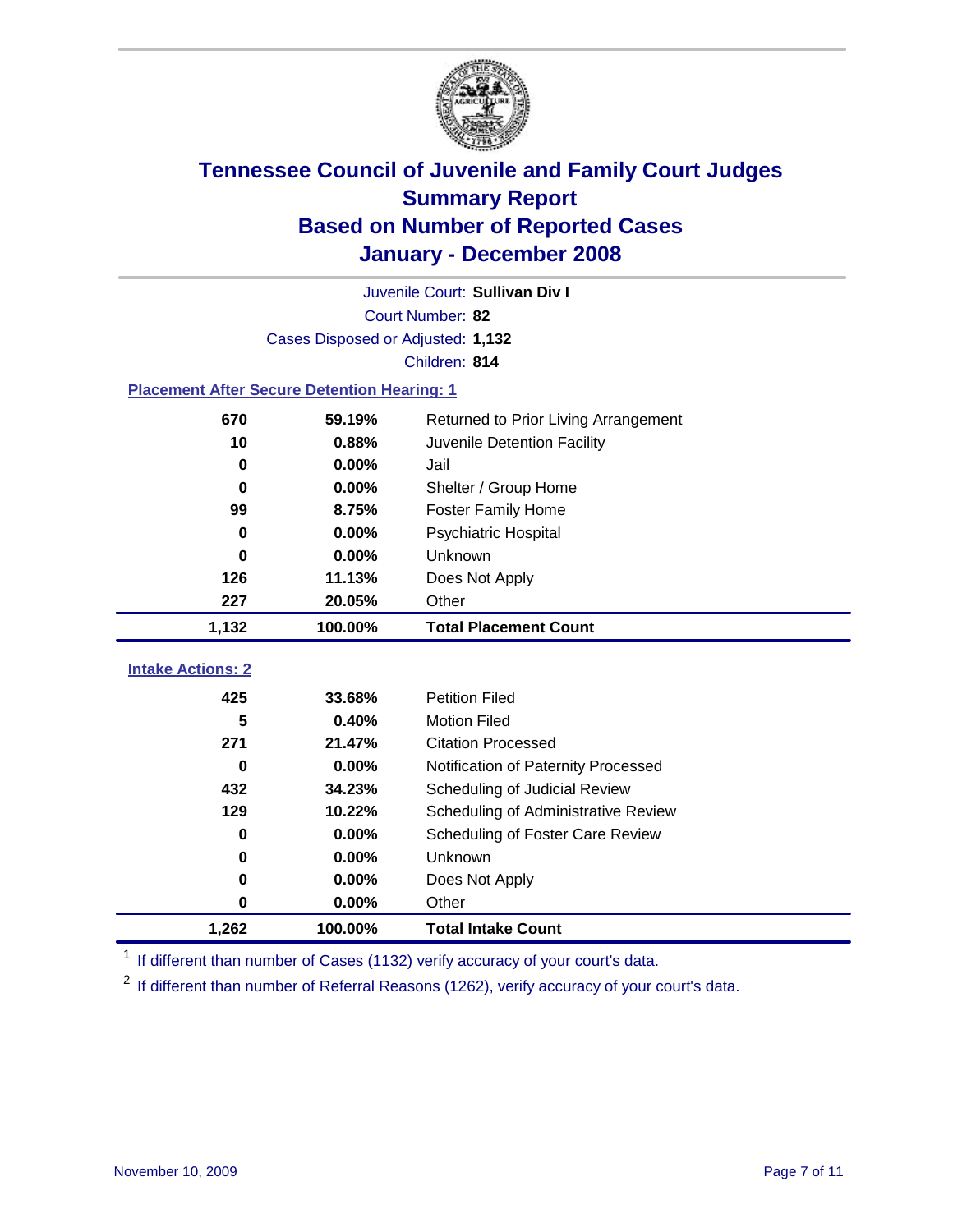

Court Number: **82** Juvenile Court: **Sullivan Div I** Cases Disposed or Adjusted: **1,132** Children: **814**

### **Last Grade Completed by Child: 1**

| 814      | 100.00% | <b>Total Child Count</b> |
|----------|---------|--------------------------|
| 0        | 0.00%   | Other                    |
| 686      | 84.28%  | Unknown                  |
| 0        | 0.00%   | Never Attended School    |
| 0        | 0.00%   | Graduated                |
| 0        | 0.00%   | <b>GED</b>               |
| 0        | 0.00%   | Non-Graded Special Ed    |
| 3        | 0.37%   | 12th Grade               |
| 19       | 2.33%   | 11th Grade               |
| 31       | 3.81%   | 10th Grade               |
| 32       | 3.93%   | 9th Grade                |
| 15       | 1.84%   | 8th Grade                |
| 12       | 1.47%   | 7th Grade                |
| 6        | 0.74%   | 6th Grade                |
| 6        | 0.74%   | 5th Grade                |
| 3        | 0.37%   | 4th Grade                |
| 0        | 0.00%   | 3rd Grade                |
| 1        | 0.12%   | 2nd Grade                |
| 0        | 0.00%   | 1st Grade                |
| 0        | 0.00%   | Kindergarten             |
| 0        | 0.00%   | Preschool                |
| $\bf{0}$ | 0.00%   | Too Young for School     |

### **Enrolled in Special Education: 1**

| 804 | 98.77%<br>$0.12\%$ | No<br>Unknown            |  |
|-----|--------------------|--------------------------|--|
| 814 | 100.00%            | <b>Total Child Count</b> |  |

<sup>1</sup> One child could be counted in multiple categories, verify accuracy of your court's data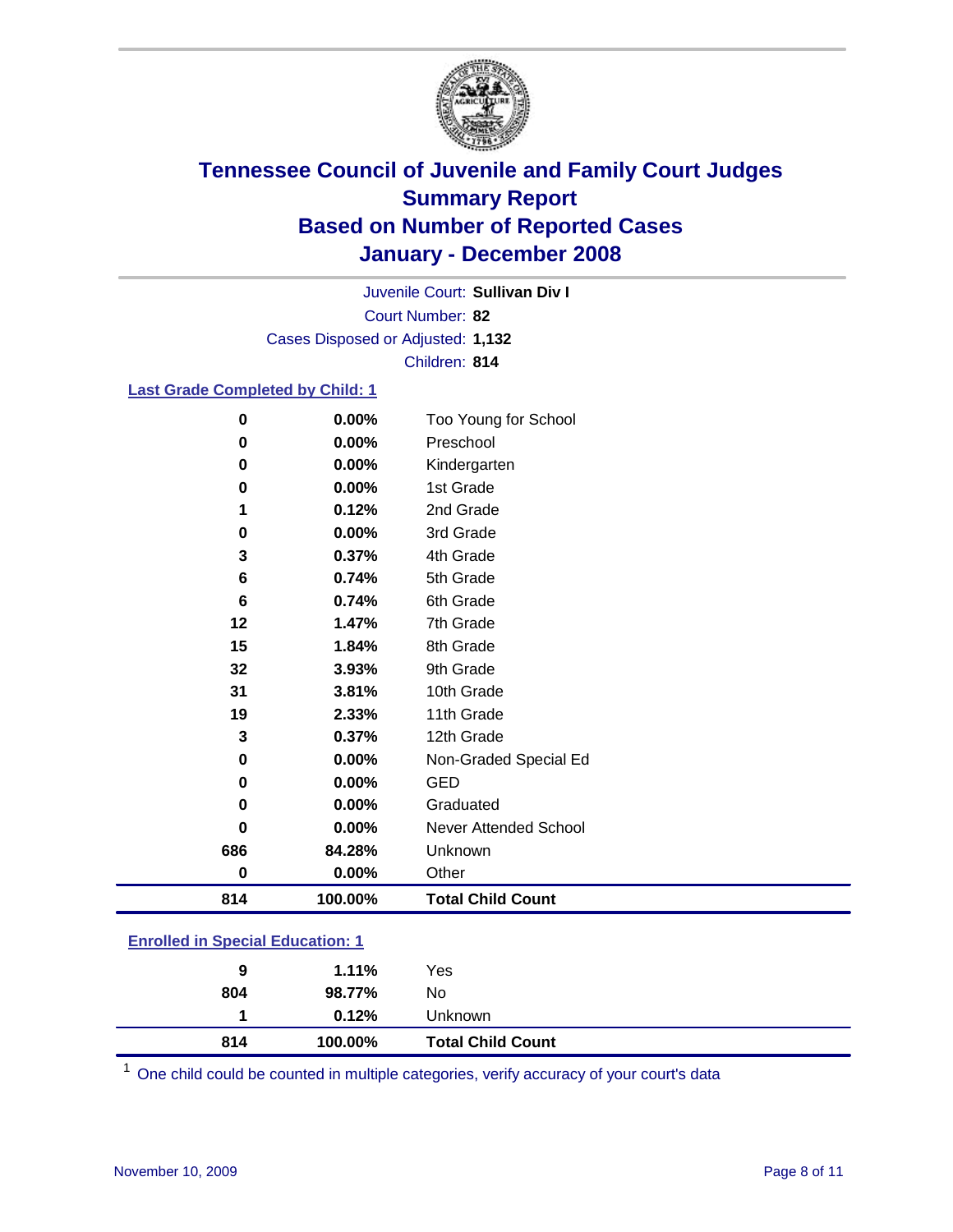

| Juvenile Court: Sullivan Div I |                                   |                           |  |  |  |
|--------------------------------|-----------------------------------|---------------------------|--|--|--|
|                                | Court Number: 82                  |                           |  |  |  |
|                                | Cases Disposed or Adjusted: 1,132 |                           |  |  |  |
|                                | Children: 814                     |                           |  |  |  |
| <b>Action Executed By: 1</b>   |                                   |                           |  |  |  |
| 1,132                          | 89.70%                            | Judge                     |  |  |  |
| 0                              | $0.00\%$                          | Referee                   |  |  |  |
| 130                            | 10.30%                            | <b>YSO</b>                |  |  |  |
| 0                              | $0.00\%$                          | Other                     |  |  |  |
| 0                              | $0.00\%$                          | Unknown                   |  |  |  |
| 1,262                          | 100.00%                           | <b>Total Action Count</b> |  |  |  |

### **Formal / Informal Actions: 1**

| 323   | 25.59%   | Dismissed                                        |
|-------|----------|--------------------------------------------------|
| 0     | $0.00\%$ | Retired / Nolle Prosequi                         |
| 24    | $1.90\%$ | <b>Complaint Substantiated Delinquent</b>        |
| 17    | 1.35%    | <b>Complaint Substantiated Status Offender</b>   |
| 36    | 2.85%    | <b>Complaint Substantiated Dependent/Neglect</b> |
| 0     | 0.00%    | <b>Complaint Substantiated Abused</b>            |
| 0     | $0.00\%$ | <b>Complaint Substantiated Mentally III</b>      |
| 182   | 14.42%   | Informal Adjustment                              |
| 55    | 4.36%    | <b>Pretrial Diversion</b>                        |
| 1     | 0.08%    | <b>Transfer to Adult Court Hearing</b>           |
| 0     | $0.00\%$ | Charges Cleared by Transfer to Adult Court       |
| 139   | 11.01%   | Special Proceeding                               |
| 352   | 27.89%   | <b>Review Concluded</b>                          |
| 105   | 8.32%    | Case Held Open                                   |
| 28    | 2.22%    | Other                                            |
| 0     | 0.00%    | <b>Unknown</b>                                   |
| 1,262 | 100.00%  | <b>Total Action Count</b>                        |

<sup>1</sup> If different than number of Referral Reasons (1262), verify accuracy of your court's data.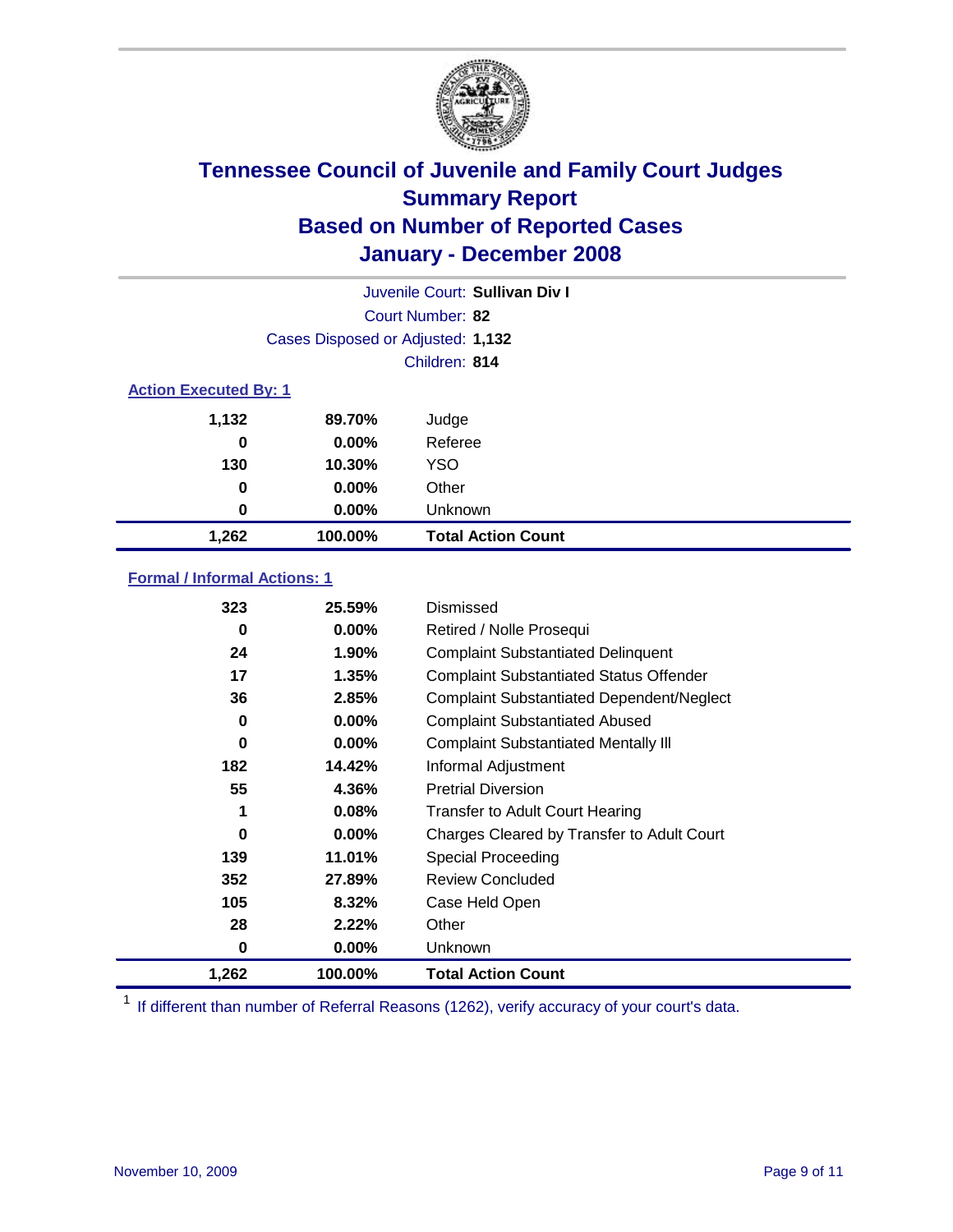

|                       |                                   | Juvenile Court: Sullivan Div I                        |
|-----------------------|-----------------------------------|-------------------------------------------------------|
|                       |                                   | Court Number: 82                                      |
|                       | Cases Disposed or Adjusted: 1,132 |                                                       |
|                       |                                   | Children: 814                                         |
| <b>Case Outcomes:</b> |                                   | There can be multiple outcomes for one child or case. |
| 284                   | 16.92%                            | <b>Case Dismissed</b>                                 |
| 0                     | 0.00%                             | Case Retired or Nolle Prosequi                        |
| 63                    | 3.75%                             | Warned / Counseled                                    |
| 8                     | 0.48%                             | <b>Held Open For Review</b>                           |
| 24                    | 1.43%                             | Supervision / Probation to Juvenile Court             |
| $\bf{0}$              | 0.00%                             | <b>Probation to Parents</b>                           |
| 107                   | 6.38%                             | Referral to Another Entity for Supervision / Service  |
| 2                     | 0.12%                             | Referred for Mental Health Counseling                 |
| 7                     | 0.42%                             | Referred for Alcohol and Drug Counseling              |
| 0                     | 0.00%                             | <b>Referred to Alternative School</b>                 |
| 0                     | 0.00%                             | Referred to Private Child Agency                      |
| 111                   | 6.62%                             | Referred to Defensive Driving School                  |
| 1                     | 0.06%                             | Referred to Alcohol Safety School                     |
| 1                     | 0.06%                             | Referred to Juvenile Court Education-Based Program    |
| 24                    | 1.43%                             | Driver's License Held Informally                      |
| 0                     | 0.00%                             | <b>Voluntary Placement with DMHMR</b>                 |
| 0                     | 0.00%                             | <b>Private Mental Health Placement</b>                |
| 1                     | 0.06%                             | <b>Private MR Placement</b>                           |
| 3                     | 0.18%                             | Placement with City/County Agency/Facility            |
| 125                   | 7.45%                             | Placement with Relative / Other Individual            |
| 11                    | 0.66%                             | Fine                                                  |
| 39                    | 2.32%                             | <b>Public Service</b>                                 |
| 13                    | 0.77%                             | Restitution                                           |
| 0                     | 0.00%                             | <b>Runaway Returned</b>                               |
| 0                     | 0.00%                             | No Contact Order                                      |
| 0                     | 0.00%                             | Injunction Other than No Contact Order                |
| 4                     | 0.24%                             | <b>House Arrest</b>                                   |
| 5                     | 0.30%                             | <b>Court Defined Curfew</b>                           |
| 3                     | 0.18%                             | Dismissed from Informal Adjustment                    |
| 22                    | 1.31%                             | <b>Dismissed from Pretrial Diversion</b>              |
| 34                    | 2.03%                             | <b>Released from Probation</b>                        |
| 0                     | 0.00%                             | <b>Transferred to Adult Court</b>                     |
| 0                     | 0.00%                             | <b>DMHMR Involuntary Commitment</b>                   |